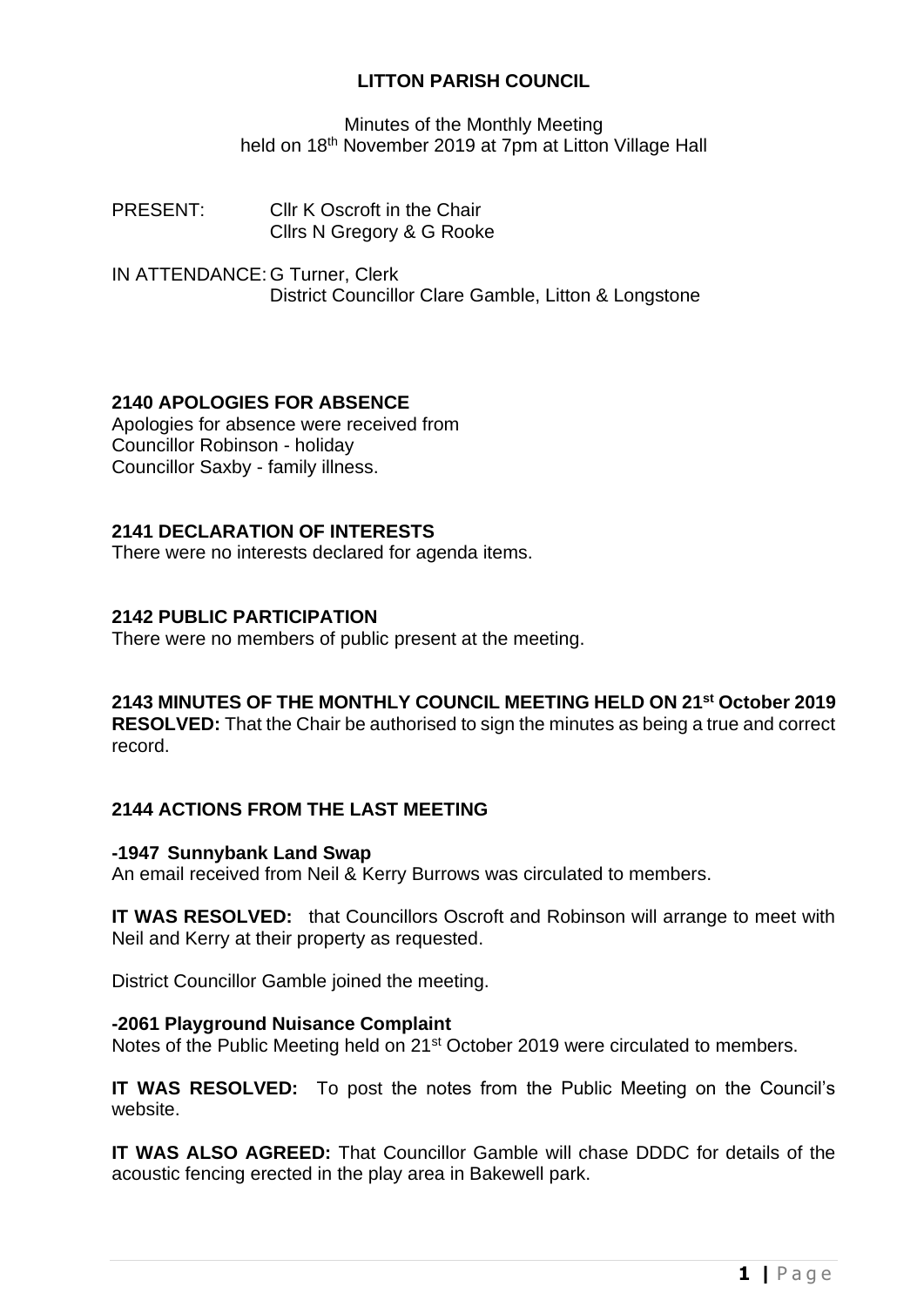### **-2067 Registering Cressbrook War Memorial as a Community Asset**

The Clerk informed the meeting that a decision will be made regarding the Council's nomination on or before the 3rd January 2020.

### **-2107 Replacing Timber Edging in the Coppice Area at Litton Playground/Rotten Timbers in Younger Children's Play Area**

It was noted that James Warriner had agreed to replace the rotted timbers at the playground, per his quote for £350 and also to secure the loose timbers at an additional cost of £40.

Councillor Gregory reported that having looked at the coppice edging he had asked the handy person to replace/mend it as it is rather dangerous with nails stuck out and could be a trip hazard. The cost per the handy person's Quarter 1 report will be £50 for material and £70 for labour.

### **-2130 Flower Beds near Ashleigh**

Councillor Gregory informed members that the handyperson had agreed to remove the dead shrubs in the flowerbed near Ashleigh at a cost of between £48 and £60.

### **-2134 Litton Phone Box Adoption**

The Clerk informed members that she had written to DDDC expressing an interest is purchasing the telephone box in Litton when it is decommissioned by BT and DDDC have confirmed that they will pass on a list of Council's interested in adopting phone boxes to BT.

## **-2136 'NO PARKING' SIGNS OUTSIDE THE OLD SHOP**

Councillor Gregory reported that he has not yet had the opportunity to repair/replace the 'no parking' signed outside the Old Shop.

## **2145 FIELDS IN TRUST**

**IT AS AGREED:** To leave this item in abeyance until after the Sunnybank land swap has been resolved.

District Councillor Gamble left the meeting.

### **2146 NEW COUNCILLOR APPLICATION**

**IT WAS RESOLVED:** That the Clerk will invite Jeanie Mason to the December Council meeting.

### **2147 FINANCIAL REGULATIONS**

The Council's revised Financial Regulations were circulated to members.

The changes are recommended by NALC and cover:

- 1. Restriction added to Regulation 11.1.a.ii Clarifying disapplication of contract regulations to legal professionals limited to those acting in disputes only – not general legal work.
- 2. Update to limits under Public Contract Regulations footnote to Regulation 11.1.b; and
- 3. Minor change to the heading of Regulation 12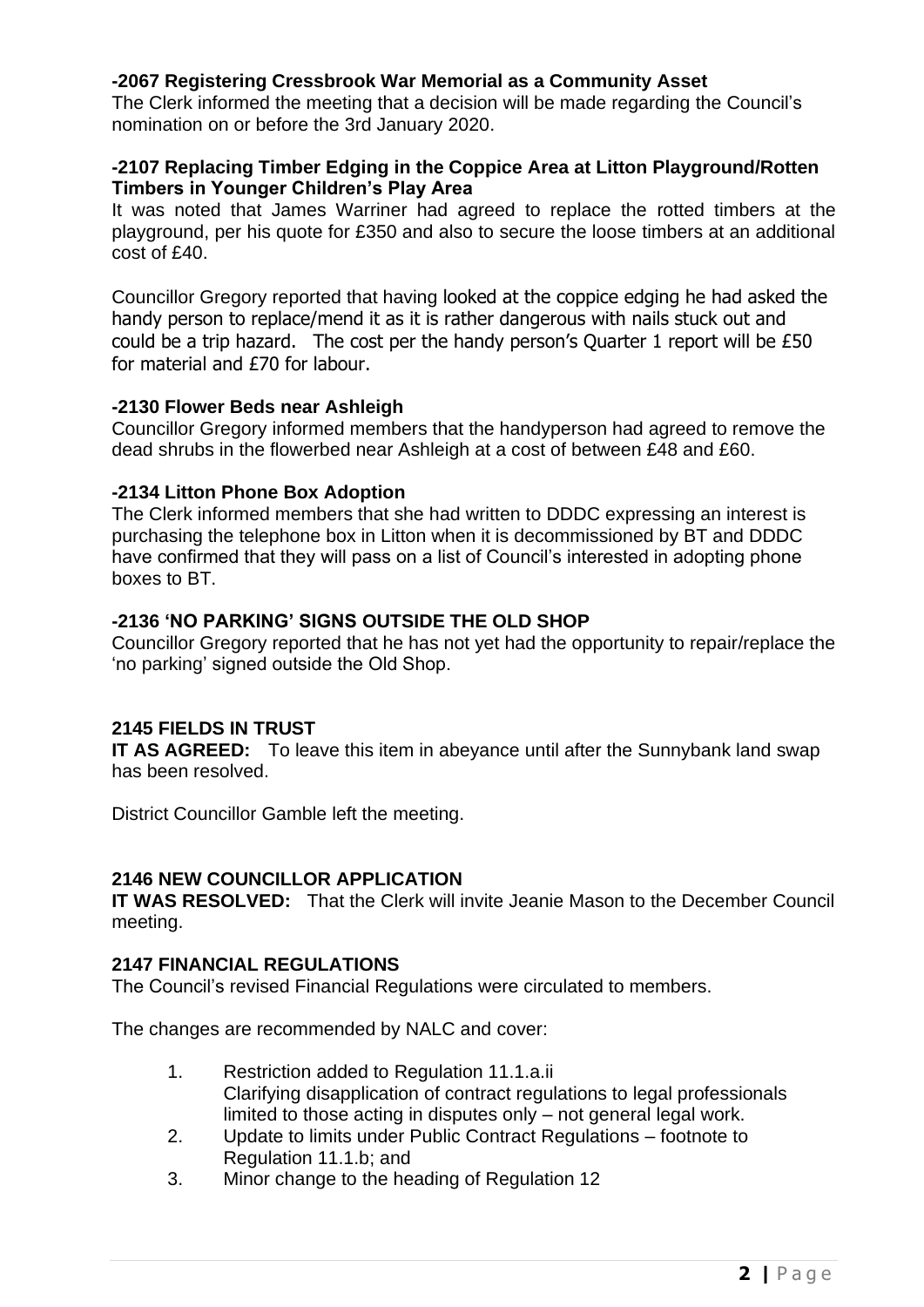**RESOLVED:** That the revised Financial Regulations be approved for the next 12 months.

### **2148 CEMETERY FEES**

The current cemetery fees were circulated to members for review.

**IT WAS AGREED:** That the cemetery fees be increased by 3% rounded up to the nearest pound.

# **2149 FINANCE (SCHEDULE OF ACCOUNTS ATTACHED)**

### **(a) Accounts for Payment**

The Clerk submitted accounts for which cheque numbered 1649 in the sum of £336.12 had been drawn as well as details of a debit card transaction in the sum of £71.93.

It was noted that the current account bank statement balance at 18<sup>th</sup> November 2019 was £4,662.38.

**IT WAS RESOLVED:** That the cheque be signed and the account to which it relates be paid as well as the debit card transactions.

### **(b) Budget and Precept for 2020/21**

A copy of the draft budget and precept requirement was circulated to members.

Councillors were asked to consider a 3% increase in the precept for 2020/21 to allow the Council to maintain its current level of works programme.

**IT WAS RESOLVED:** That the budget and a 3% increase in the precept to £8,407 for 2020/21 be approved.

### **(c) External Audit Report**

A copy of the External Auditor's report and certificate in respect of the 2018/19 was circulated to members.

The Clerk requested that per the 2019/20 budget, £2,500 be transferred from reserves to the current account to cover expenses to the end of the financial year.

**IT WAS RESOLVED:** That the Clerk will arrange for the transfer of £2,500 from the reserve account to the current account.

### **2150 CORRESPONDENCE**

An email requested that a grit bin be sited on Conjoint Lane was circulated to members.

**IT WAS RESOLVED:** That the Council doesn't have sufficient funds to be able to supply additional grit bins in the parish. It will however contact DCC to see if a salt heap could be left at the top of the hill on Conjoint Lane.

An appeal by the RNIB for there to be a collecting point in Litton for used stamps over the Christmas period was circulated to members.

**IT WAS RESOLVED:** To ask Litton Shop if they would be willing to act as a collection point for the stamps.